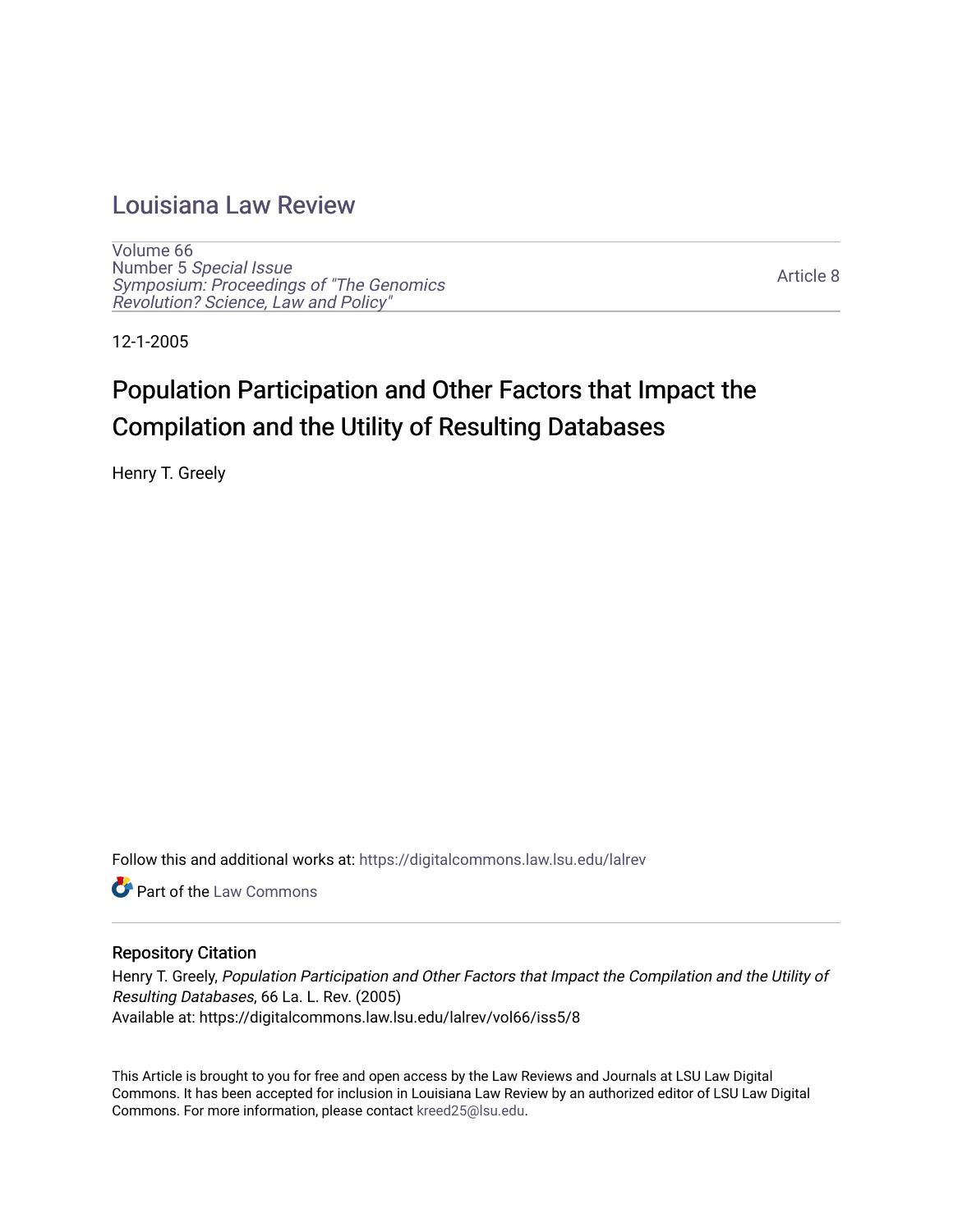## **Population Participation and Other Factors that Impact the Compilation and the Utility of Resulting Databases**

### *Henry T. Greely\**

Let me begin by briefly addressing the social, ethical, and legal issues with respect to biobanks generally, and then the special considerations, the special problems, that arise from biobanking and particular human populations. It is important to remember that for almost every purpose, and particularly for purposes involving medical use, biobanks have to be more than just collections of physical specimens. DNA is not very useful for medical purposes unless you know something about the person's health history. You cannot find the gene for blue eyes from DNA unless you know whether people who gave you the DNA had blue eyes.

So, to be useful, biobanks really are more than just biological banks. They are combinations of physical samples of DNAwhich may be tumor tissues or something else-plus medical information about a person. I have tried calling them phenotypegenotype resources, an extremely clunky term that has not caught on, but it has the advantage of being accurate. They are resources that have both physical samples of genetic material and have information about each donor's phenotype; genotype is what your genes say about you, and phenotype is your body as it exists. So a biobank needs both phenotype information and genotype information to be really useful.

Now, one important thing to know about these large genotypephenotype resources is that their value is promising but speculative. No one really knows whether we are going to make great discoveries as a result of having 200,000 samples of DNA coupled with health information about people. It seems like a good way forward, in part because the traditional way of doing genetic research in health seems to have stalled to some extent. As we

Copyright 2005, by LOUISIANA LAW REvIEW.

J.D., Professor, Stanford Law School. The author thanks Daven Williams of LSU Law School for her work with the references. This work is based on a live presentation made on February 5, 2004, and does not necessarily reflect events and changes thereafter.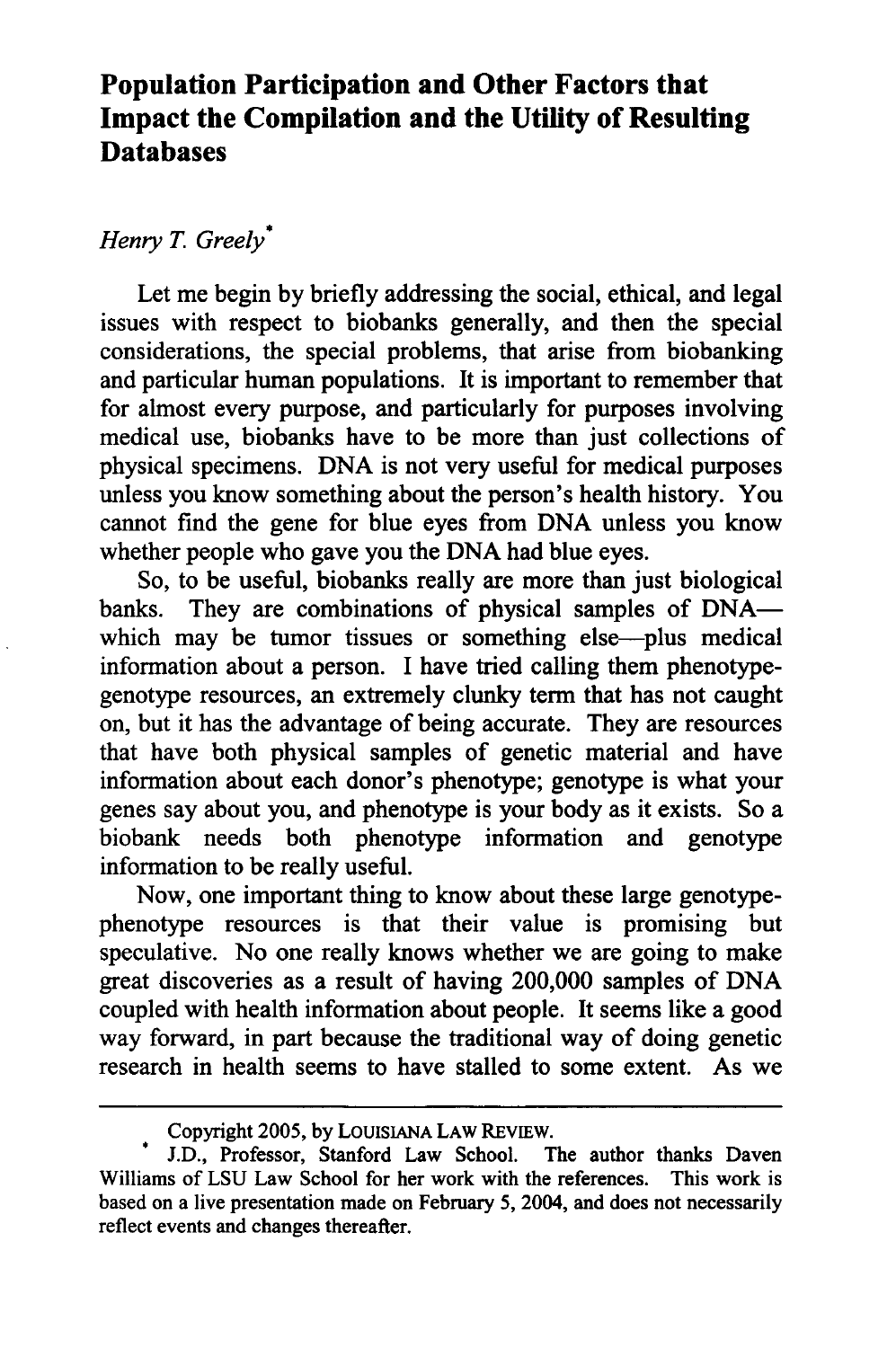have gotten past the simple genetic diseases, the ones that are caused **by** a single gene, the so-called simple Mendelian disorders, we have discovered, first, that many of those simple Mendelian disorders were not as simple as we thought and, second, that there are known genetic connections to much more common and significant diseases, but those connections are turning out to be really hard to tease out.

We know that there are genetic connections to schizophrenia, which affects one percent of the population,<sup>1</sup> to diabetes, which affects six-to-eight percent of the population,<sup>2</sup> to various cancers, to high blood pressure, $3$  to Alzheimer's Disease, $4$  to lots of diseases that affect lots of people. But finding out how the genes connect to those diseases has turned out to be really hard, and it is hoped that collecting huge amounts of data from large numbers of people will give us a way to better make those connections. At least that is the hope, and that hope may prove true.

There are two things we know for sure about such genotypephenotype resources though. The first is that they are really expensive. The Iceland Project, if it ever actually happens in its entirety, is likely to cost several billion dollars to create a

3. Chris Winkelman, *Genomics: What Every Critical Care Nurse Needs to* Know About the Genetic Contribution to Critical Illness, 24 Critical Care Nurse 34, June 1, 2004, *availableat* 2004 WLNR 5689392.

<sup>1.</sup> Julian Guthrie, *A Family's Journey to Madness and Back: Son's Schizophrenia Spurs Parents to Raise Millions for Research,* San Fransisco Chronicle, Sept. 7, 2004, at **Al,** *available at* 2004 WLNR 7643201; *Common Genetic Influence Found in Mental Illnesses-Schizophrenia,* Genomics and Genetics Weekly, Feb. 13, 2004, at 69, *available at* 2004 WLNR 936138; Demosthenes A. Lorandos, *Secrecy and Genetics in Adoption Law and Practice*, 27 Loy. U. Chi. L.J. 277, 284 (1996); Lori Andrews and Erin Shaughnessy Zuiker, *Ethical, Legal, and Social Issues in Genetic Testing for Complex GeneticDiseases,*37 Val. U. L. Rev. 793, 799 (2003).

<sup>2.</sup> Eric G. Stark, *Diabetes Carries a Costly Toll*, Sunday News, Lancaster, PA, Aug. 1, 2004, at 1, *availableat* 2004 WLNR 11488523; Andrienne Forman, *The Second National Conference on Diabesity in America,* Nutrition Today, Nov. 1, 2004, at 245, *availableat*2004 WLNR 15747171.

<sup>4.</sup> Laura McConnell et al., *Genetic Testing and Alzheimer Disease:*  Recommendations of the Stanford Program in Genomics, Ethics, and Society, 3 Genetic Testing 3-12 (May 1999); Laura McConnell, Barbara A. Koenig, Henry T. Greely, & Thomas A. Raffin, *Genetic Testing and Alzheimer Disease: Has the Time Come?,* 7 Nature Medicine 757-59 (July 1998).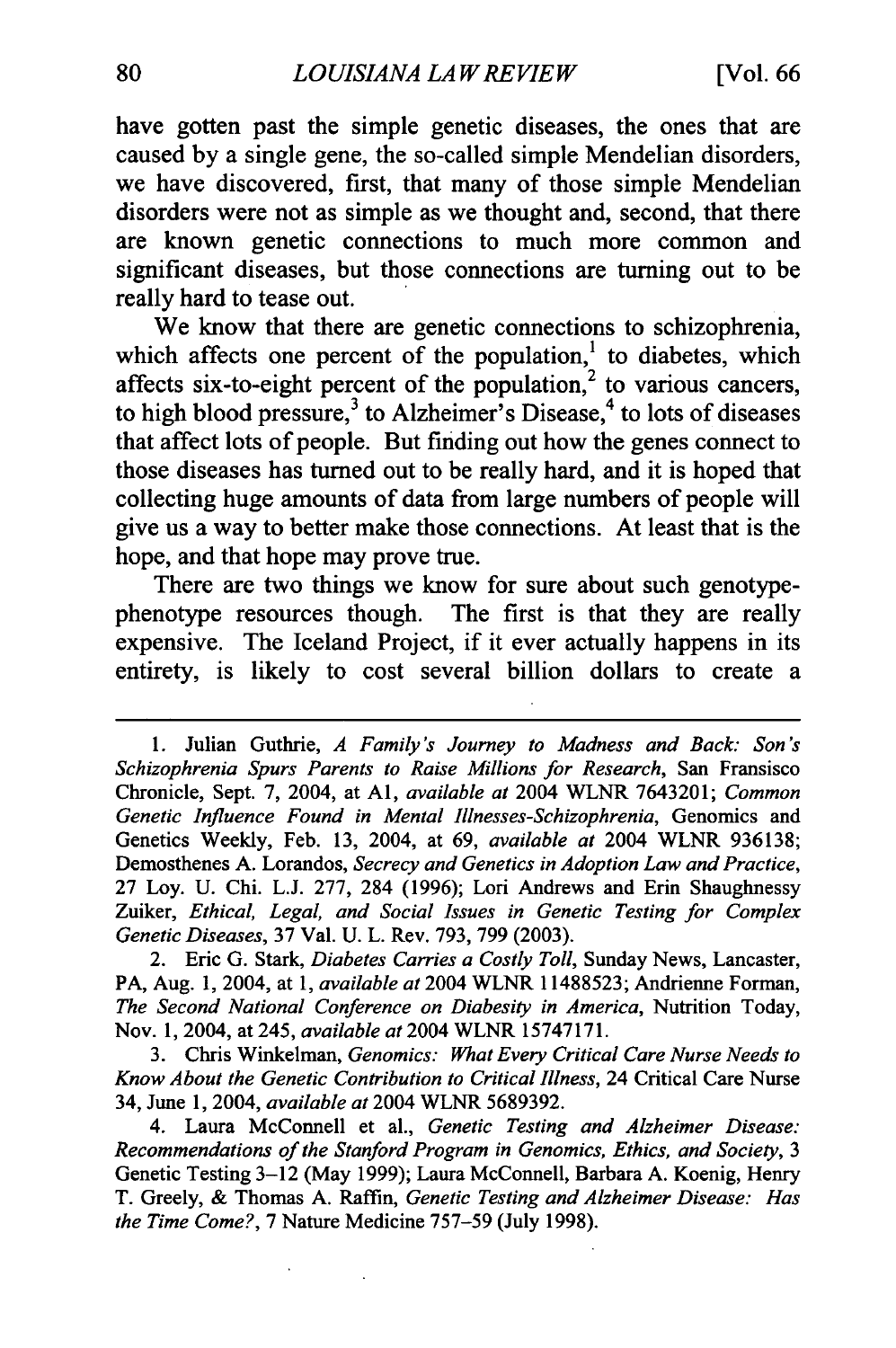genotype-phenotype resource encompassing just 250,000 people.<sup>5</sup> The U.K. is planning to sample 500,000 British citizens, subjects of Her Majesty the Queen, and they are budgeting several billion dollars for that project.<sup>6</sup>

Ironically, the genetic side is the cheap part; it is not that expensive to get samples from people with a cheek swab or a blood draw. The expense is attributable to getting good health information, inputting it, and making sure that it is good information. So, first, we know biobanking is going to be expensive.<sup>7</sup> Second, we know that it is going to have lots of tricky ethical, social, and legal issues.<sup>8</sup>

About eight years ago, Bartha Knoppers, Ken Kidd, and I were at a meeting, I think in the suburban D.C. area when Bartha was Chair of the Ethics Committee of the Human Genome Organization, an international, non-profit, non-governmental group. The Committee put together a set of principles to govern research in human population genetics.9 I am afraid that I cannot remember these principles now except that they all started with "C" and that they were Bartha's Ten Commandments.<sup>10</sup> I do remember at least five that are particularly important in this area:

*8. Id;* J. V. McHale, *Regulating Genetic Databases: Some Legal and EthicalIssues,* 12 Med. L. Rev. 70 (2004).

9. Meeting of the Human Genome Organization Ethical, Legal, and Social Issues Committee (since renamed the HUGO Ethics Committee) at Bethesda, Maryland, Oct. 14-15, 1995. I was not a member of that Committee but was asked, along with Professor Kidd, to give a presentation to them on the Human Genome Diversity Project. We stayed for the discussion of their proposed statement on the ethics of genetics research, which became the Committee's report to the HUGO Council entitled "Statement on Principled Conduct of Genetics Research." That report can be found at [http://www.gene.](http://www.gene) ucl.ac.uk/hugo/conduct.htm. It was adopted by the HUGO Council on March 21, 1996, [http://www.csu.edu.au/leaming/eubios/HUGO.htm1.](http://www.csu.edu.au/leaming/eubios/HUGO.htm1)

10. Statement On The Principled Conduct Of Genetics Research, <http://www.csu.edu.au/learning/eubios/HUGO.html>

<sup>5.</sup> Henry T. Greely, *Iceland's Plan for Genomic Research: Facts and Implications,*40 Jurimetrics J. 153 (2000).

<sup>6.</sup> Roger Brownsword, *An Interest in Human Dignity as the Basis for Genomics Torts,* 42 Washburn L.J. 413 (2003).

<sup>7.</sup> Alice Hsieh, *A Nation's Genesfor A Cure to Cancer: Evolving Ethical, Social and Legal Issues Regarding Population Genetic Databases,* 37 Colum. J.L. & Soc. Probs, 359, 360 (2004).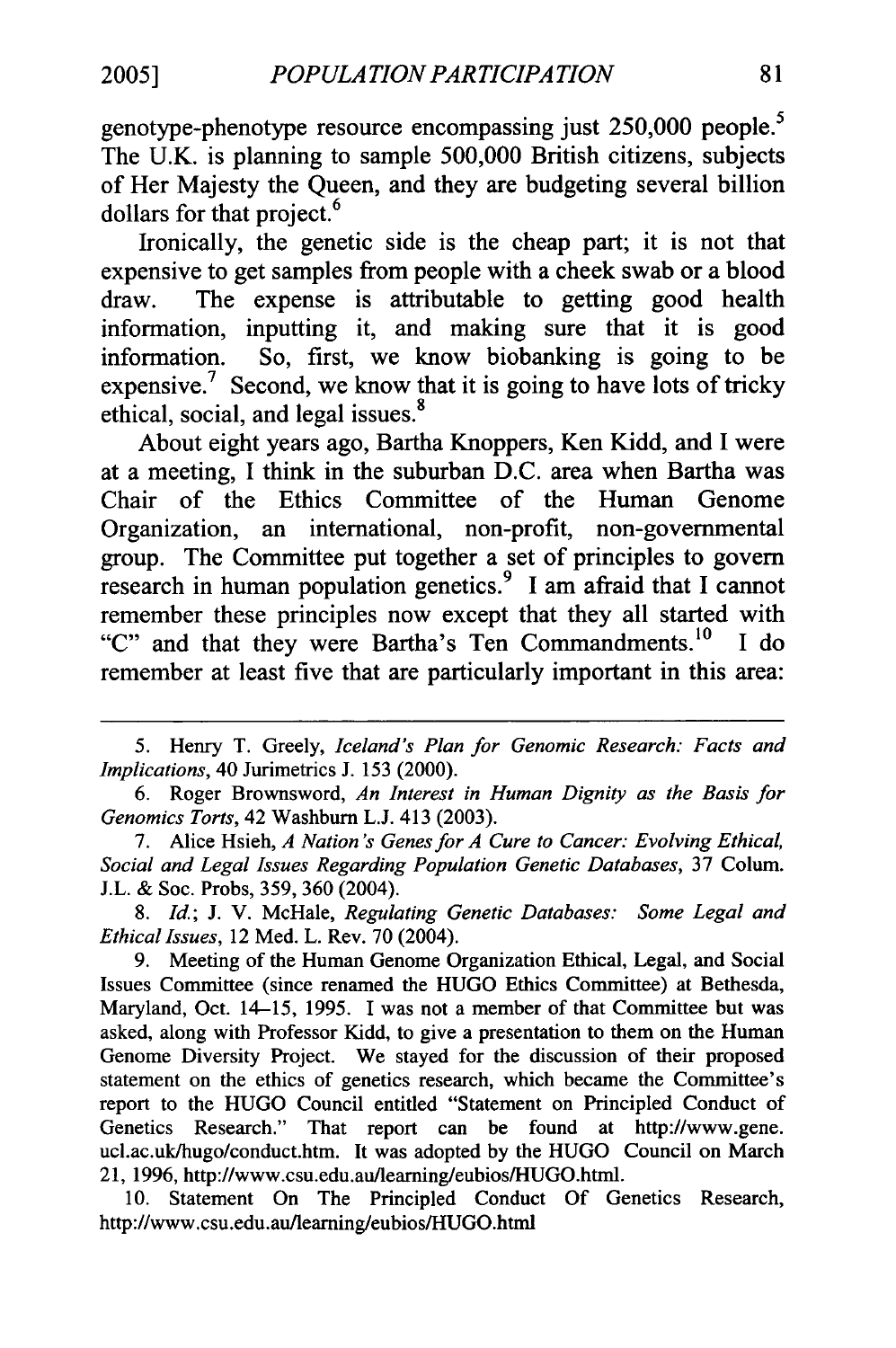consent, control, confidentiality, communication, and commerce.<sup>11</sup> For each, biobanking adds new ethical, legal, and social complications to the existing complexities of research.

First, with respect to consent, if you are going to try to get health materials, health information, and physical genetic samples from people, from a lot of people, that takes a lot of consent, and it is very tempting to short-circuit that labor and time-intensive effort to get people to say "yes." Iceland did that short-circuiting. The Icelandic legislation does not require the consent of people to be in the health data side of the private company's (deCODE) [database.12](https://database.12) And it is that failure of informed consent that has, in part, kept that database tied up in public controversy and litigation in Iceland.<sup>13</sup> More than five years after the passage of legislation that authorized deCODE to set up that database, it still does not exist.

Control, I think in some ways, is even more important. Control over what uses biobank material can be put to is an important concern for subjects, or at least it should be. I am happy to give my samples and my health information for research on a wide variety of medically related topics. And in traditional research, someone would be interested in premature grey hair and come to me and say, "Boy, do we need your sample." And I'd say, "Sure. No problem." With biobanking, in part because it is so expensive, nobody wants to create a set of 200,000 samples and information just to look at one disease, even one affirmative, enhancing condition like premature grey hair, no matter how important it is. You want to be able to use it for everything in order to amortize that several billion dollar cost.

So if I give a sample to be biobanked, I am giving it away not just for the study of premature grey hair, but for the study of all sorts of things, some of which I may not like. Personally, I would not want my samples to be used for studies of, say, race and intelligence, because I think that would likely be misused in bad

<sup>11.</sup> Id.

<sup>12.</sup> Greely, *supra*, note 5; Michael J. Smith, *Population-Based Genetic Studies: Informed Consent and Confidentiality,* 18 Santa Clara Computer & High Tech L.J. 57, 68 (2001).

<sup>13.</sup> Greely, *supra*note 5.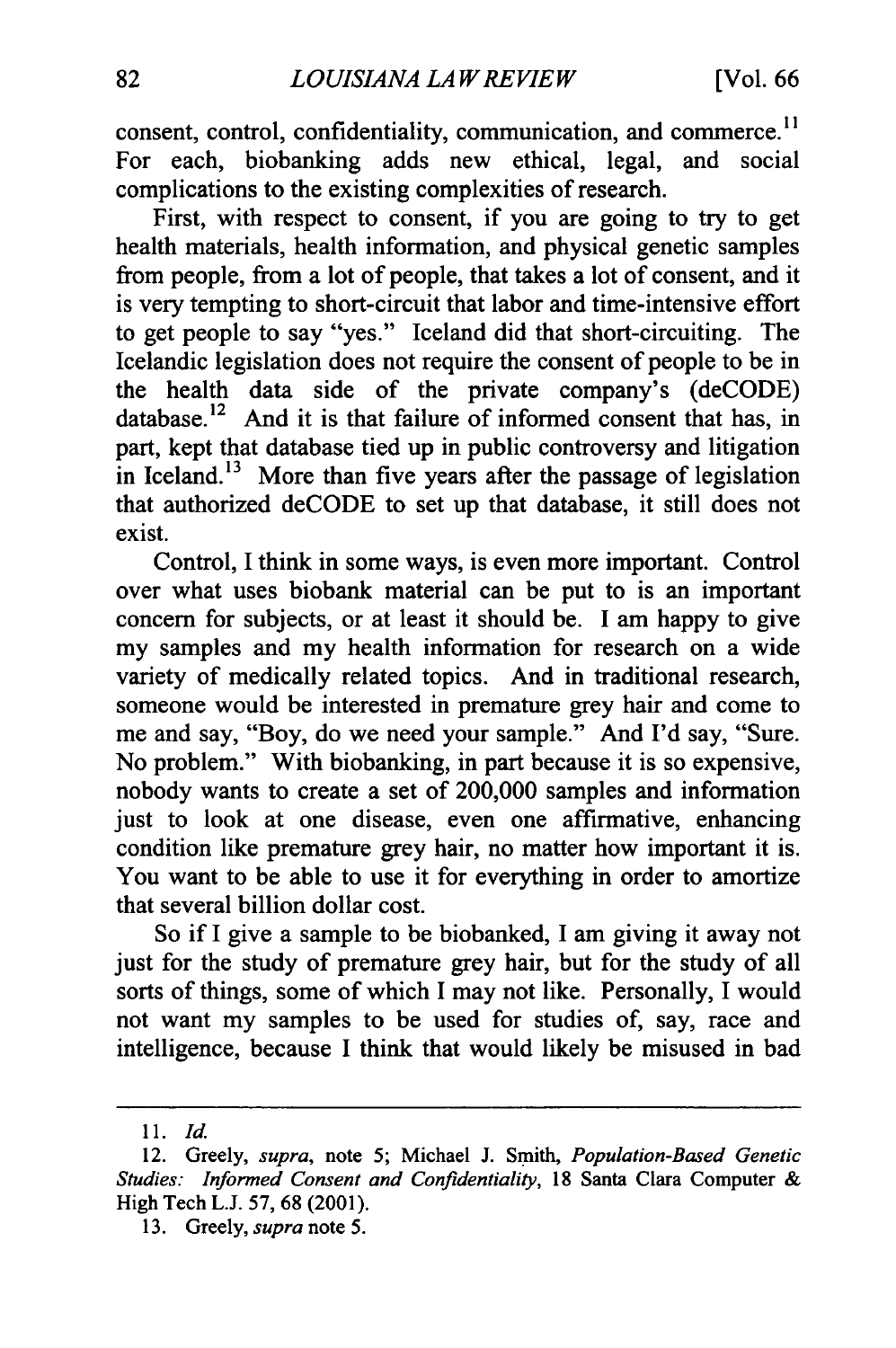ways. I might be reluctant to have my samples used for studies of Irish heritage and alcoholism, two things that run in my family, and, frankly, something that my year in New Orleans with Judge Wisdom threatened greatly to exacerbate. (I should make clear, it was a function of New Orleans, not of Judge Wisdom.) So, what makes biobanking different is that you have this large resource to be used for many purposes and, under most algorithms, when you make the decision to be a participant, you no longer hold control over what your samples are going to be used for.

Third is confidentiality, preventing unauthorized uses of information that a patient or a subject handed over in confidence. ("Confidentiality" is a narrower term than "privacy," which can include attempts by others to learn information that the individual has not voluntarily handed over to someone, as well as more fundamental issues of bodily autonomy, such as those involved in reproductive decisions.) It is important for researchers to try to keep identifying information as confidential as possible and, yet, biobanking can make that difficult-particularly biobanks that want to keep adding new information as it comes up, as is the case in Iceland. If you are going to keep adding new medical information, somebody or something has to know that Computer File No. 1473892 is Hank Greely. Otherwise, when you get new information on Hank Greely, you cannot add it to his file.

Well, once you have got that, once you no longer can completely anonymize and break the link between the person's file and the person, you have the potential for a variety of different breaks of confidentiality—there is a chance of that information getting out in one way or the other. In addition, because this is not very well appreciated but very important, it must be emphasized even anonymous data these days really is not very anonymous.

If you want to have good health information on somebody, for good research purposes, you can take away their name, you can take away their Social Security number, you can take away their address, but you probably do not want to take away, for example, where they were born, or when they were born, or their sex, their race, and so forth. That can make a difference in some research.

So, I was born in Columbus, Ohio in 1952. Based on the size of Columbus, Ohio at that time, my guess is there were seven children born the day I was born. They would, most likely, have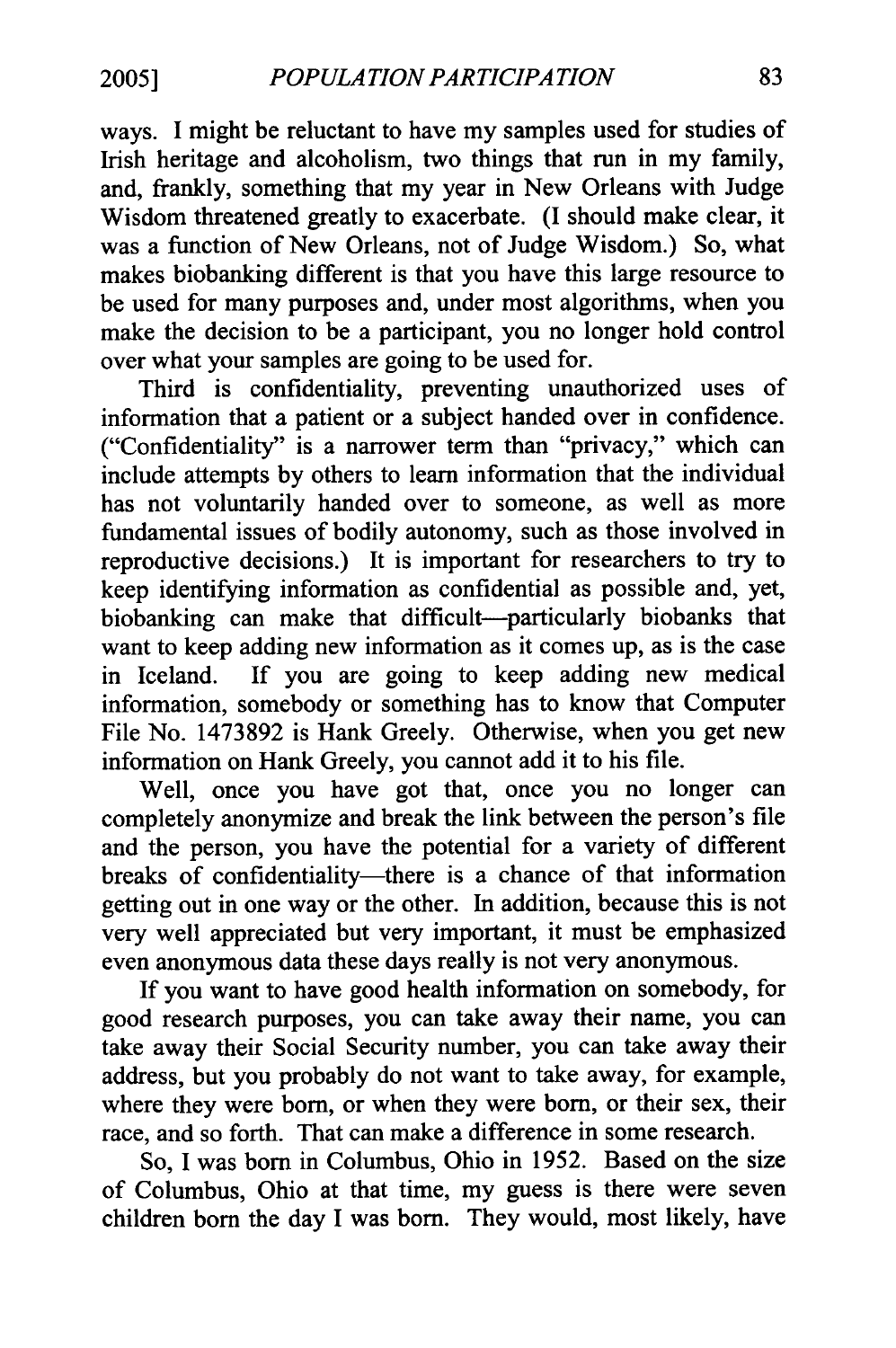been four boys and three girls. One of the boys was probably black; three of the boys were probably white. You look at my birthplace and my date of birth, and you check the records of Franklin County, Ohio, and you are down to only three people in the world that I might be.

So that confidentiality, even with anonymous data, cannot be guaranteed any more because a rich data set—and you want a rich data set of health information for your scientific purposes-will have information that somebody could use to track down and identify a person relatively easily. The greater computerization of data, the greater accessibility of data through the Internet, and the genealogy folks, bless their hearts, are trying to get all sorts of public records information onto the Internet as fast as possible, but this only increases this issue. So, confidentiality is a real problem.

Fourth, the problem of communication. Let us say my DNA is in a biobank and some researchers analyze it. They discover that I have a mutation in the MLH1 gene that predisposes me to hereditary colon cancer. This would be a really interesting piece of information for me because people with this mutation are highly likely to get colon cancer, but dying from colon cancer is fairly preventable if you get regular checkups, regular colonoscopies, or even have your colon taken out entirely. A colectomy is not a great thing, but it is a lot better than dying of metastatic colon cancer.

I would really like to know if I have a mutation in my MLH I gene. But do the people running the biobank have an obligation to tell me that? If they are watching 200,000 people, every time one comes up with a health risk, do they have an obligation to go back and report? Every time they discover a new health risk, do they have to go back and look through the bank and say, "You know, we never realized that this apoE-4 variant is not only associated with high blood pressure and heart disease, but also with Alzheimer's Disease, and now we know it. Should we go back and tell all the people we know have apoE-4 alleles that they're at risk for Alzheimer's Disease?" Good questions I think. I would love to be the plaintiff's lawyer for the family of the person who died with colon cancer when a biobank knew that he had the gene mutation but did not tell him about it.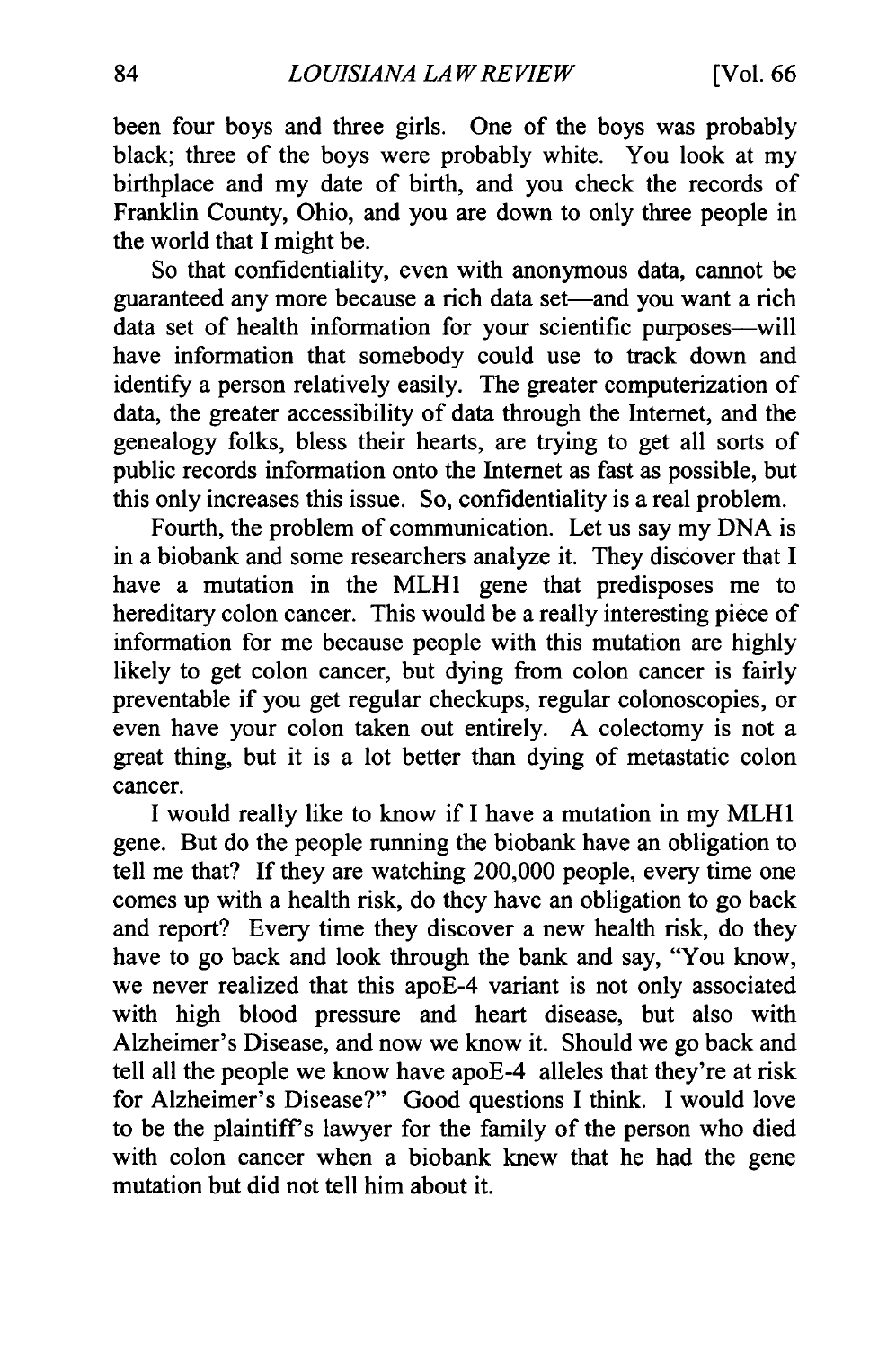The last issue is commerce. Because these biobanks are so expensive, they are largely, except in the U.K., being funded or supported with private money. People want to get a return on their investments of several billion dollars, and that certainly is understandable. Now, in traditional medicine and traditional genetics disease research, I, a research subject, might be from a family with a history of breast cancer. I would go to the researcher because I would hope it is going to help me, or my family members, my daughters, my granddaughters, and so forth.

In biobanking, we could be looking at anything. So, I give you my DNA, you may use it to find things about diseases that I care about a lot, or for diseases that I do not care about very much. You are going to make millions of dollars out of it, or at least so you hope. You are the researcher, with your stock options and your Scientific Advisory Board memberships, and some people are going to make a lot of money out of this. I am not getting anything for it. I feel like a sucker. Commerce, commercial concerns, I think, should be greater for subjects in a world of widespread genotype-phenotype resources. So I think those are really big, important issues with respect to these biobanks, and they're issues that we don't have good answers for yet.

I want to really stress what Michael Malinowksi said, that we mainly have questions. We do not have well-accepted answers, we do not have answers that are written into law, or that even are clearly understood and agreed upon by researchers, let alone by research subjects. The potential here that I worry about is the potential for subjects to feel they have been cheated, betrayed, or lied to. The potential is, on a lesser level, a genetic Tuskegee.

The Tuskegee study, where African-American farm laborers were watched but not treated for syphilis for over forty years by the U.S. Government, was a horrific event.<sup>14</sup> Moreover, it has augmented the distrust by African-Americans of medical research and, in fact, even serves as a focus for concerns by African-Americans about medical research.<sup>15</sup> Tuskegee has, at the very

<sup>14.</sup> *See generally* James H. Jones, Bad Blood; The Tuskagee Syphilis Experiment (2d ed. Free Press 1993).

<sup>15.</sup> Dorothy E. Roberts, *The Nature of Blacks' Skepticism About Genetic Testing: Purpose, Voice, and Values Essay,* 27 Seton Hall L. Rev. 971 (1997).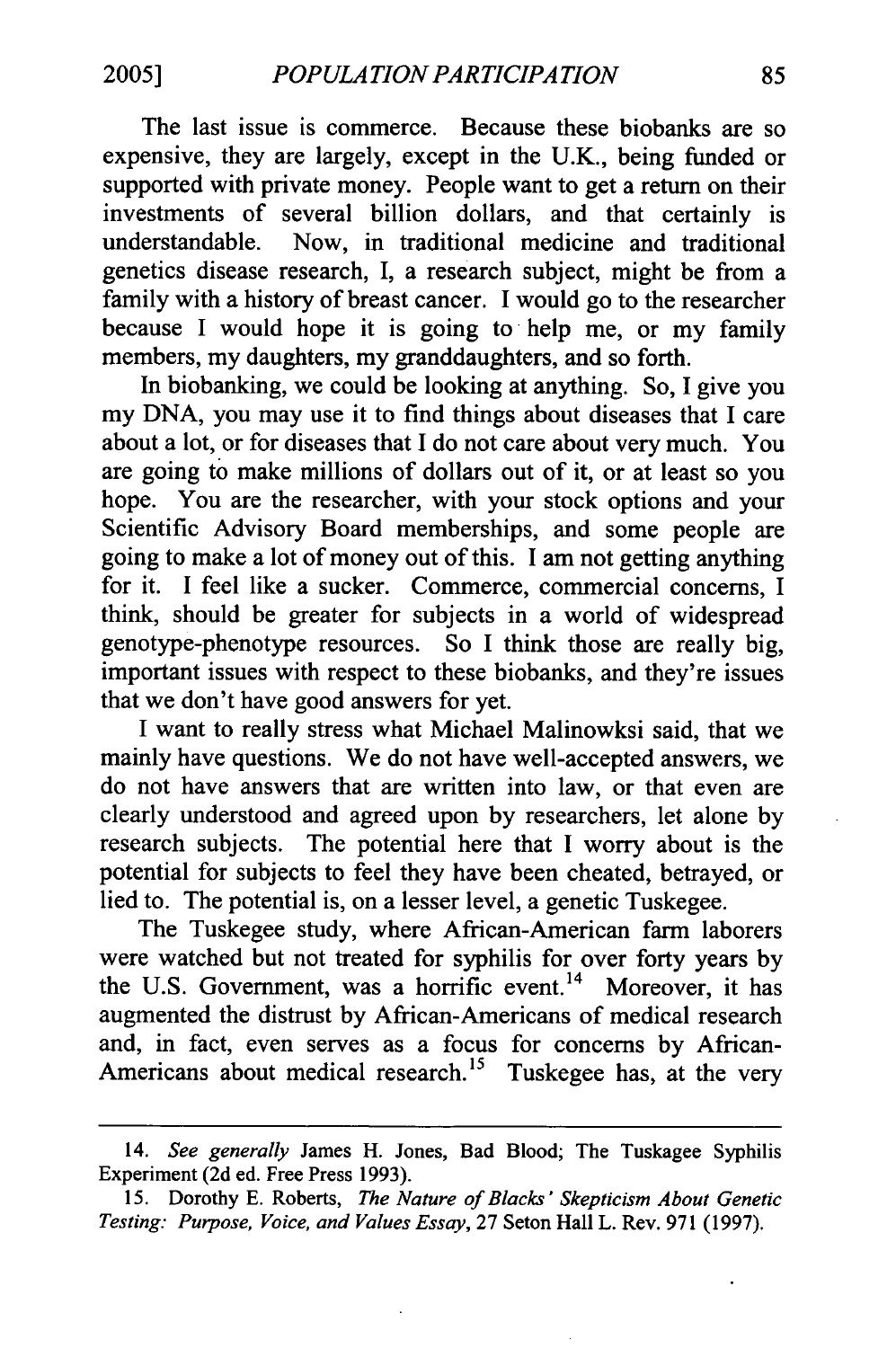least, contributed to the generally lower rate of participation in medical research by African-Americans compared to European-Americans.<sup>16</sup> We do not want that in genetics, for African-Americans, cystic fibrosis patients, or any other group. We do not want people to feel cheated and betrayed. It is bad for the research if people do not feel that they have been treated well by researchers. And all of these issues with respect to biobanks have the potential for leading to that kind of disillusionment and unhappiness.

Let me talk now a little bit about populations. When I talk about population research, I could mean two different things. One possibility is to encompass entire populations. Iceland is attempting to get all of its population to participate. Now, it has been five years, and I think it is unlikely that DeCode will ever achieve what the film clip that Professor Malinowski showed implies already exists. Alternatively, population research can focus on a particular disease among a particular population. Tay-Sachs disease among Cajuns, alcoholism among the Irish, schizophrenia among the Hopi, whatever it is, this approach looks at genetic variation within a particular culturally defined population. Researchers do that a lot because we know, from epidemiology, that some populations have higher rates of certain diseases than others. We do not know in advance whether the cause is genetic, environmental, or a combination of the two, but we know that disease rates differ some from population to population.

It is often recounted that F. Scott Fitzgerald once said to Ernest Hemingway, "The rich are different from you and me," and that

<sup>16.</sup> That African-Americans are less willing to participate in biomedical research is widely believed and the reason has often been traced to distrust *See, e.g.,* Giselle Corbie-Smith, Stephen B. Thomas, Mark V. Williams, Sandra Moody-Ayers, *Attitudes and Beliefs of African-Americans Toward Participation* in Medical Research, 14 J. Gen. Int. Med. 537 (1999). *But see David Wendler*, et. al., *Are Ethnic Minorities Less Willing to Participate in Health Research?*, 3-PLOS-Medicine, No. 2, e19 (Feb. 2006), *available at* http://medicine.plosjournals.org/perlserv/?request=get-

document&doi=10.1371/journal.pmed.0030019 (arguing that the reason for lower African-American participation in medical research is insufficient outreach to African-American populations).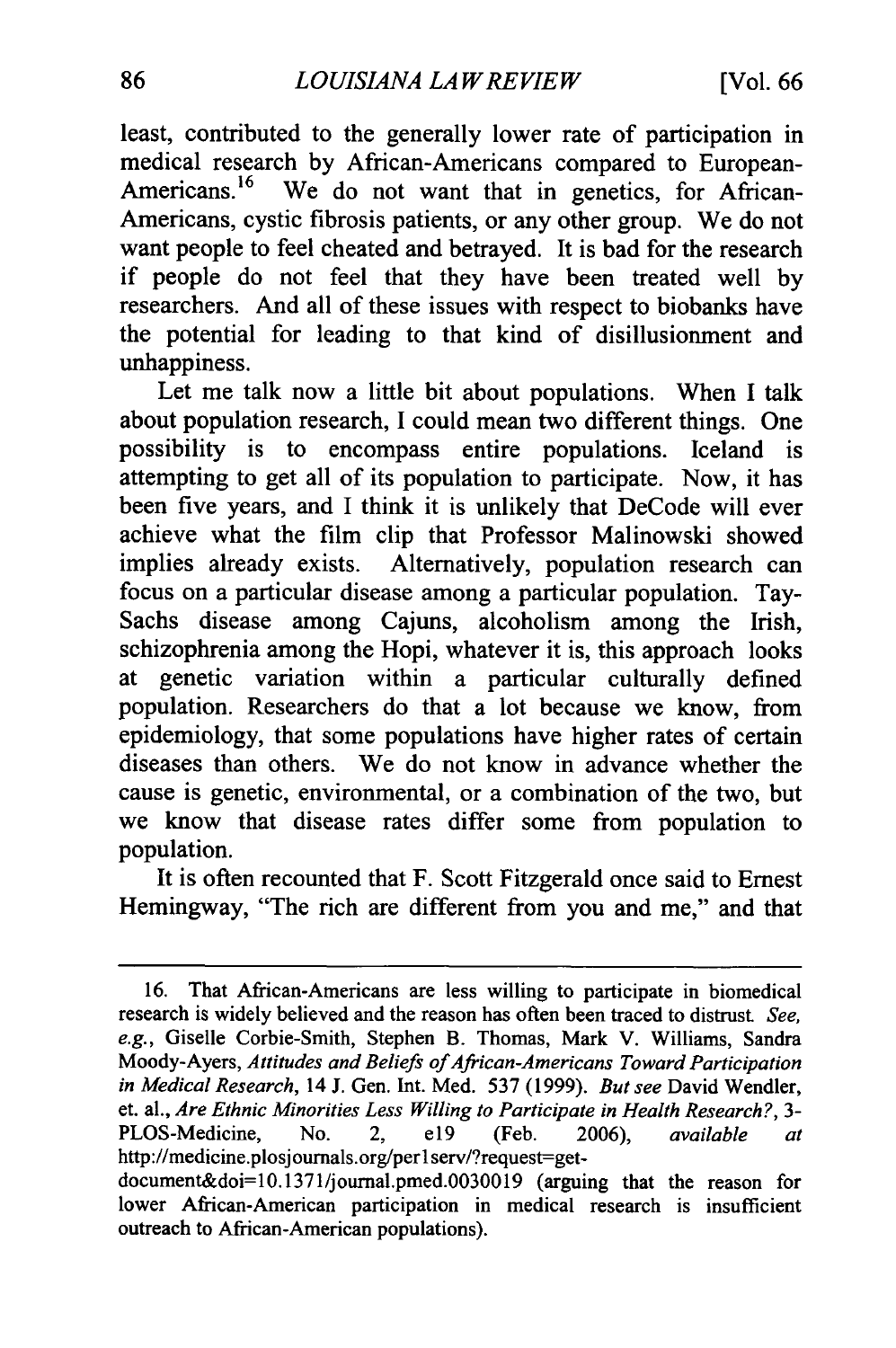Hemmingway replied, "Yes, they have more money."<sup>17</sup> If I say "Population research is different from individual research," you could say, "Yeah, there are more individuals involved." I do not think that is right. I think population research is qualitatively different because, when you do research concerning a population, those results affect the entire population, including the people who chose not to participate, or who were never asked whether they wanted to participate. If you put out a research finding that says the Irish have a particularly high rate of carrying an alcoholism gene, that affects every person of Irish ancestry. If you put out something that says the Hopi have a particularly high rate of schizophrenia-please note, I am making up these examples, but if that is what you say-that affects all the Hopi, those who participated in the study and those who did not. Population research has broader effects because it says something, not just about the individual who participates or that individual's immediate family, but about everybody who falls into that culturally defined group.

In general, we like to think that people who might be negatively affected by research have the right to decide whether they want to participate in it or not. And that brings me to some of the same five issues I discussed above, now played through in a population context. First, consider consent. In addition to requiring individual consent, when research is about a group, should we require group consent? Now I have been out on one end of this argument, arguing that when it is feasible, we should. That is not a popular end, in part because it is often going to be very hard to figure out what the group is, how you can get their consent,

The rich were dull and they drank too much or they played too much backgammon. They were dull and they were repetitious. He remembered poor Scott Fitzgerald and his romantic awe of them and how he had started a story once that began, "The rich are different from you and me." And how someone had said to Scott, "Yes, they have more money."

See the discussion of this incident in John Updike, Poor Little Rich Boy, The Guardian, June 21, 2003.

<sup>17.</sup> This excellent repartee is apparently apocryphal. See the discussion by Professor James West, a Fitzgerald scholar, in an on-line discussion of Fitzgerald, [http://www.washingtonpost.com/wp-dyn/content/discussion/2005/](http://www.washingtonpost.com/wp-dyn/content/discussion/2005) 08/26/DI2005082601396.html. Hemingway did include a version of the exchange, between Fitzgerald and an unnamed third party, in his short story, The Snows of Kilamanjaro, where the autobiographical narrator says: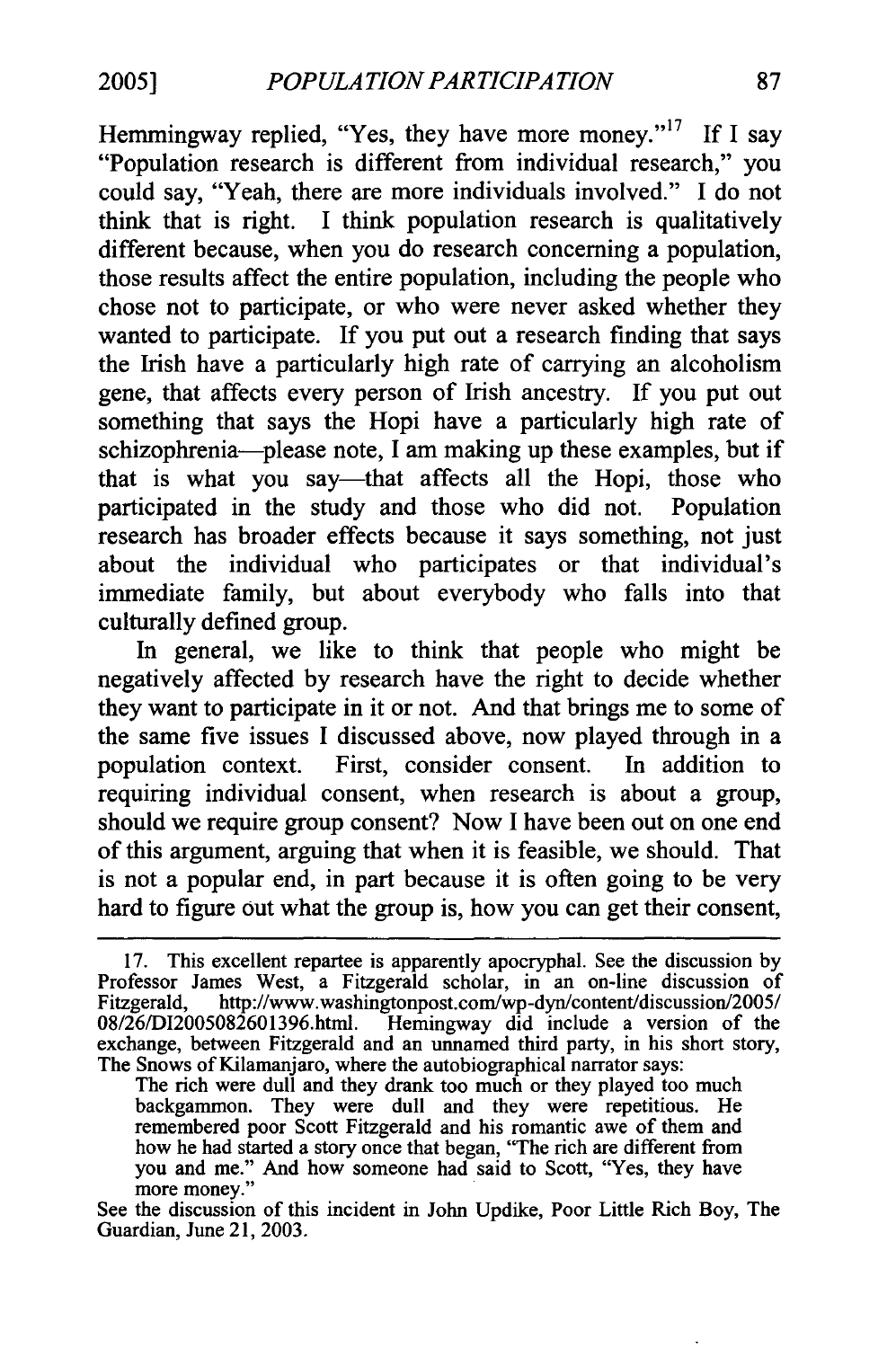or who speaks for them. But I think, when you can do it, you should do it. Even when there is no organized group from which to seek consent, in this kind of research you should always pay attention to the group. Maybe you cannot get all Cajuns to agree on anything. There is no Cajun government or organization that speaks for all Cajuns, but you can talk to Cajun groups, you can talk about the effects of the research on all Cajuns. You can give talks in parishes up and down south Louisiana and get the Cajun population at least to think about these implications.

Control in this context is, in some ways, even more important. Some groups will be happy to participate in some research, particularly research aimed at diseases that affect them. Giving subjects some control over how their samples can be used can be important. The late Ryk Ward, a genetic anthropologist, ran into trouble a few years ago. He had collected samples from a tribe in British Columbia to be used in disease-focused research—<br>arthritis.<sup>18</sup> He ended up using the samples later in some He ended up using the samples later in some anthropological research, looking at connections between that tribe and other tribes.<sup>19</sup> The tribe found out and was really annoyed. They said, "We didn't give it to you for that. We gave it to you to find out about our diseases. We don't care whether you think we came over the Bering Strait or not. That's not the kind of research we want." And they felt unhappy with him-betrayed and cheated.

Confidentiality is the third factor. Confidentiality in a group context may sound kind of silly, but perhaps it is not. Do you have to say, "We found a gene that correlates with alcoholism in the Irish?" Could you say in Celtic populations, or in northern European populations? Do you have to say that the schizophrenia gene is from the Hopi? Could you say Puebloan peoples? Could you say a tribe from southwest United States? Of course, every time you fuzz the identity, you do lose something. Literature, the scientific literature, is not as clear and concise. Somebody might

*<sup>18.</sup> They Need Your DNA,* New Scientist, Sept. 30, 2000, *availableat* 2000 WLNR 17410; Kurt Kleiner, *Blood Fued,* New Scientist, Sept. 30, 2000, *availableat* 2000 WLNR 17453.

<sup>19.</sup> Ann Gibbons, *The Peopling of the Americas,* Science, Oct. 4, 1996, 1996 WLNR 3527432.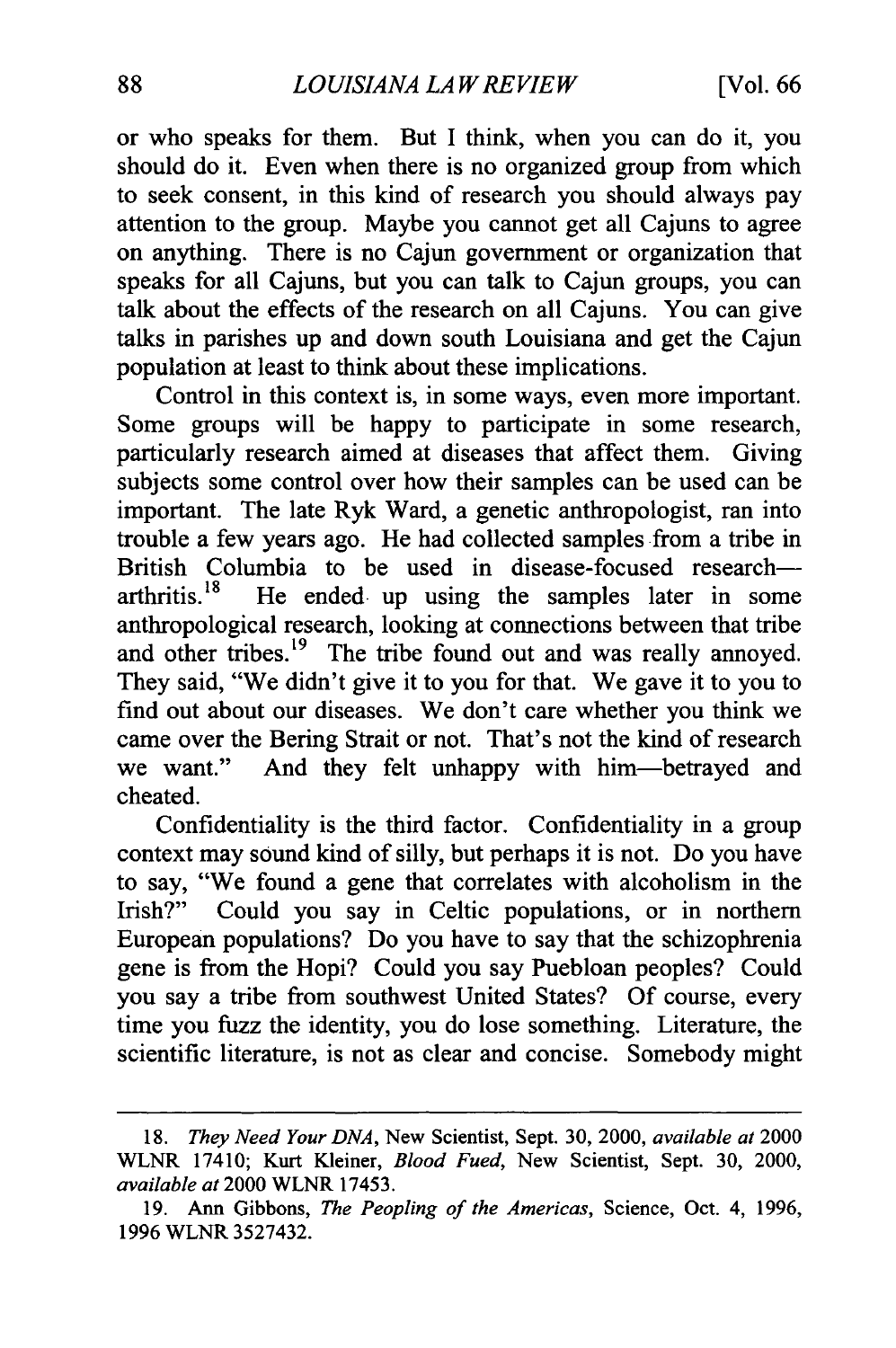try to repeat the schizophrenia research on the Hopi, not realizing that you have already done it. But the Hopi might insist on it, or the Irish might insist on it, or others might insist on it as a way of protecting their reputations from your research.

Fourth, let us consider communication in the group research context. Too often, scientists think that, when they have done research with groups, communicating the results back to them means sending them reprints of their articles-which the scientists think are written in English, although real people do not think that they are written in English. And some populations do not read English. Communicating results back should often mean going back in person, talking to people, telling them your results, giving them a chance to ask questions, and explaining it in language they understand. They should understand that the samples they gave you and the interview they gave you three years ago did not just disappear into a black hole; rather, it generated some results. Maybe they are great, exciting, wonderful results. Ninety-nine percent of the time they are negative or equivocal results, but you have found out something and you have told them what it is. This process of communication respects their participation.

Commerce, the last of these issues, also takes on a different aspect with populations, particularly, though not exclusively, when you are talking about populations that are not a majority and may have been oppressed by the majority population. They say, "You came, you took our land, you took our people, you took our resources. Now, you're trying to take our genes. And you want to make a lot of money out of it, and none of it is coming back to us." This concept, I think, has been greatly exaggerated.

I do not think this happened at all in human genetics, in part because I do not think any particular human gene-more accurately, "allele"--found in any particular group has been all that important. Groups do not have genes different from those of other people, and they rarely even have variations that are not found anyplace else. But a lot of people who have been exploited in the past, who feel that they have been exploited, have real concern that this is just another way of exploiting them. And so, having some sort of sharing of financial gains is, I think, an important way to try to assuage those fears to both be more fair and to appear more fair.